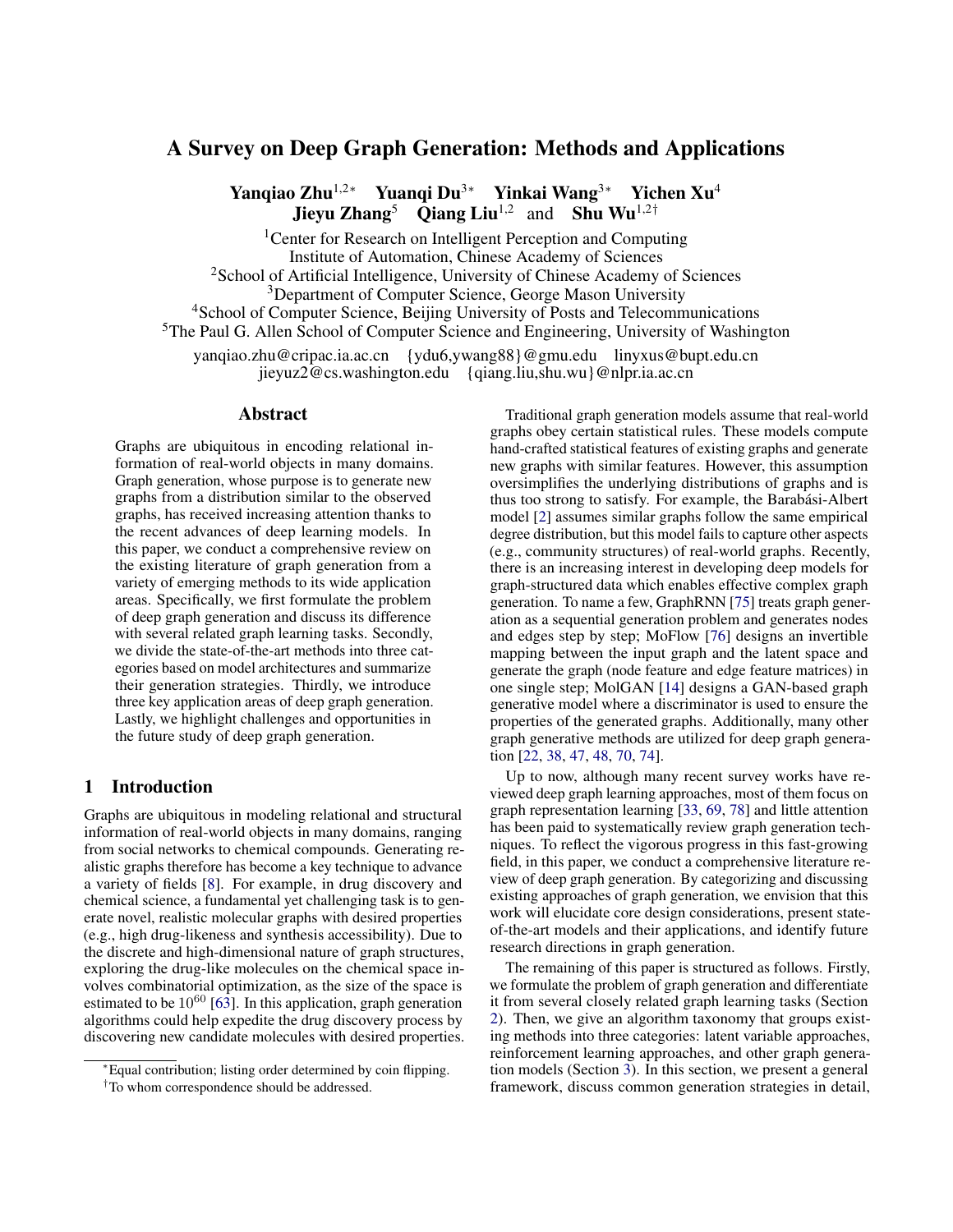

Figure 1: An overview of latent variable approaches: the encoder maps observed graphs into a stochastic distribution; the sampler draws latent representations from that distribution; the decoder receives latent codes and produces graphs.

and introduce representative work of each type. Thirdly, we demonstrate how graph generation could lead to great success in three promising application areas (Section [4\)](#page-4-0). Finally, we conclude the paper with challenges and future promises of deep graph generation (Section [5\)](#page-5-0).

# <span id="page-1-0"></span>2 Problem Definition

We define a graph by a quadruplet  $G = (\mathcal{V}, \mathcal{E}, \mathbf{X}, \mathbf{E})$ , where V is the vertex set,  $\mathcal{E} \subseteq \mathcal{V} \times \mathcal{V}$  is the edge set,  $\mathbf{X} \in \mathbb{R}^{N \times N}$  is the node feature matrix,  $\mathbf{E} \in \mathbb{R}^{N \times N \times F}$  is the edge attributes, and  $D, F$  are the feature dimensionality. Given a set of  $M$ observed graphs  $G = \{G_i\}_{i=1}^M$ , graph generation learns the distribution of these graphs  $p(\mathcal{G})$ , from which new graphs can be sampled  $G_{\text{new}} \sim p(\mathcal{G})$ .

Algorithm taxonomy. In this survey, we present two mainstream graph generation models — latent variable approaches and reinforcement learning approaches, according to whether they map the observed graphs into a hidden space.

- Latent variable approaches follow an encoder– sampler–decoder pipeline. It firstly maps the graphs into a hidden space through an encoding function, manipulates the hidden variables to reflect the desired properties of the graph to be generated, and then generates new graphs based on latent codes through a decoding function.
- Reinforcement learning approaches, on the other hand, directly generates new graphs in its raw space. To be specific, it formulates the graph generation problem as a sequence of the decision-making processes, where at each step a state represents the current graph to be completed and a policy network is learned to decide the action for the next state. Both the final and the step rewards are introduced to guide the generation process.

Besides these two categories, it is noted that several models take a hybrid approach that takes advantage of multiple methods or introduces additional optimization techniques directly dealing with the representation of graphs. We collectively categorize them into the third group as other approaches.

Related problems. In the regime of graph learning, there are three problems that are closely related to, but different from, deep graph generation. Here, we succinctly compare <span id="page-1-2"></span>them with graph generation and we refer readers of interest to relevant surveys for a comprehensive understanding of these areas.

- Link prediction [\[55\]](#page-7-5) aims to predict the possibility of the missing links between a pair of nodes in a graph. Some generative link prediction models estimate the distribution of edge connectivity, and thus could be used for graph generation as well.
- Graph structure learning [\[80\]](#page-8-6) simultaneously learns an optimized graph structure along with graph representations for certain downstream tasks. Unlike graph generation that aims to generate new graphs, the purpose of graph structure learning is to improve the given noisy or incomplete graphs.
- Generative sampling [\[7,](#page-6-4) [68,](#page-8-7) [79\]](#page-8-8) learns to generate subsets of nodes and edges from a large graph. As most graph generative models do not scale to large singlegraph datasets such as citation networks, graph generative sampling could serve as an alternative approach to generate large-scale graphs, i.e., by sampling subgraphs from a large graph and reconstructing a new graph.

# <span id="page-1-1"></span>3 Algorithm Taxonomy

# 3.1 Latent Variable Approaches

In latent variable approaches, the observed graphs are mapped into a stochastic low-dimensional latent space, with latent representations following a stochastic distribution. A random sample is drawn from that distribution and then sent into a decoder to restore graph structures, which are usually represented in an adjacency matrix as well as feature matrices. Before proceeding to a detailed introduction of different models, we first develop a general encoder–sampler–decoder pipeline as shown in Figure [1,](#page-1-2) so that we can characterize most existing graph generative models in a unified framework. Under this framework, we organize various methods around three key components:

**The encoder.** The encoding function  $f_{\Theta}(z \mid G)$  represent discrete graph objects as dense, continuous vectors. To ensure the learned latent space is meaningful for generation, we employ probabilistic generative models (e.g., variational graph neural networks) as the encoder. Formally, the encoder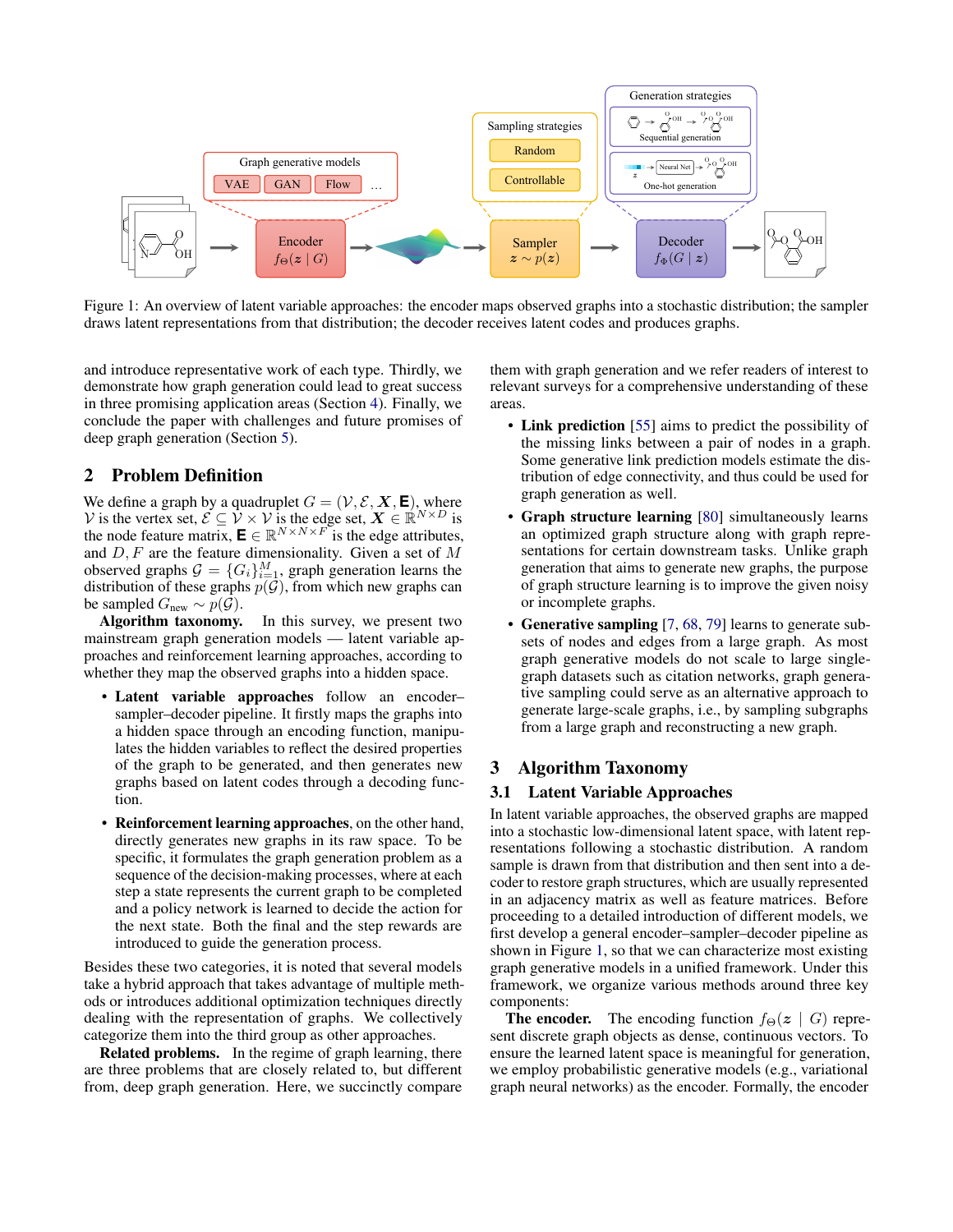

Figure 2: A summary of graph generative models for deep graph generation, including (1) variational autoencoders, (2) normalizing flows, and (3) generative adversarial networks.

function  $f_{\Theta}$  outputs the parameters of a stochastic distribution following a prior distribution  $p(z)$ .

The sampler. Consequently, the graph generation model samples latent representations from the learned distribution  $z \sim p(z)$ . In graph generation, there are two sampling strategies: random sampling and controllable sampling. Random sampling refers to randomly sampling latent codes from the learned distribution. It is also called distribution learning in some literature [\[11\]](#page-6-5). In contrast, **controllable sampling** aims to sample the latent code in an ultimate attempt to generate new graphs with desired properties. In practice, controllable sampling usually depends on different types of deep generative models and requires an additional optimization term beyond random generation.

The decoder. After receiving the latent representations sampled from the learned distribution, the decoder restores them to graph structures. Compared to the encoder, the decoder involved in the graph generating process is more complicated due to the discrete, non-Euclidean nature of graph objects. Specifically, the decoders could be categorized into two categories: sequential generation and one-hot generation. Sequential generation refers to generating graphs in a set of consecutive steps, usually done nodes by nodes and edges by edges. One-shot generation, instead, refers to generating the node feature and edge feature matrices in one single step.

#### 3.1.1 Graph Generative Models

At first, we discuss the following three representative graph generative models, which serve as the encoder to map the observed graphs into a stochastic latent space, as summarized in Figure [2.](#page-2-0)

Variational AutoEncoders (VAE). VAE [\[44\]](#page-7-6) estimates the distributions of graphs  $p(G)$  by maximizing the evidence lower bound (ELBO) as follows:

$$
\mathcal{L}_{\text{VAE}} = \mathbb{E}_{z \sim q_{\phi}(z|G)} \log(p_{\theta}(G | z)) - D_{\text{KL}}(q_{\phi}(z | G) || p_{\theta}(z))), \quad (1)
$$

where the former term is known as the reconstruction loss between the input and the reconstructed graph, while the latter is the disentanglement enhancement term that drives  $q_{\phi}(z \mid G)$ to the prior distribution  $p_{\theta}(z)$ , usually a Gaussian distribution. The encoder  $p(z | G)$  and decoder  $q(G | z)$  are typically parametrized by graph neural networks (e.g., GCN [\[45\]](#page-7-7), GAT  $[67]$ , etc.).

Normalizing flows. Normalizing flow estimates the density of graphs  $p(G)$  directly with an invertible and deterministic mapping between the latent variables and the graphs via the

change of variable theorem [\[15,](#page-6-6) [59\]](#page-7-8). A typical instance of flow-based models takes the following form:

<span id="page-2-0"></span>
$$
p(G) = p(\boldsymbol{z}) \left| \det \left( \frac{\partial f^{-1}(G)}{\partial G} \right) \right|, \tag{2}
$$

where  $\frac{\partial f^{-1}(\cdot)}{\partial x}$  $\frac{(\cdot)}{\partial \cdot}$  is the Jacobian matrix. As the encoder  $f(G)$ needs to be invertible, the decoder is essentially  $f^{-1}(z)$ . Then, normalizing-flow-based models are usually trained by minimizing the negative log-likelihood over the training data  $G$ .

Generative Adversarial Networks (GAN). GAN is another type of generative models, especially popular in the computer vision domain [\[26\]](#page-7-9). It is an implicit generative model which *learns to* sample real graphs. GAN consists of two main components, namely, a generator  $f_G$  for generating realistic graphs and a discriminator  $f<sub>D</sub>$  for distinguishing between synthetic and real graphs. Formally, its training objective is a min-max game as follows:

$$
\min_{f_G} \max_{f_D} \mathcal{L}_{GAN}(f_G, f_D) = \mathbb{E}_{G \sim p(G)}[\log f_D(G)] + \mathbb{E}_{\mathbf{z} \sim p(\mathbf{z})}[\log(1 - f_D(f_G(\mathbf{z})))].
$$
\n(3)

#### 3.1.2 Sampling Strategies

After learning a latent space for representing the input graphs, we sample new latent code so as to manipulate the graphs to be generated. The sampling strategies could be divided into two categories, random sampling and controllable sampling. The former strategy simply draws latent samples from the prior distribution, in which the model learns to approximate the distribution of the observed graphs. The latter, on the contrary, samples new graphs with controls (i.e. desired properties). Therefore, for latent variable approaches, random sampling is relatively trivial, while controllable sampling usually requires extra effort in algorithm design.

Controllable generation usually manipulates the randomly sampled  $z \sim p(z)$  or the encoded vector  $z \sim p(z \mid G)$  in the latent space to obtain a final representation vector  $\tilde{z}$ , which is later decoded to a graph with expected properties. There are three types of commonly used approaches:

• Disentangled sampling factorizes the latent vector z with each dimension  $z_n$  focusing on one property  $p_n$ , following the disentanglement regularization that encourages the learnt latent variables to be disentangled from each other. Therefore, we vary one latent dimension  $z_n$ of the latent vector  $z$  and obtain the final representation  $\widetilde{z}$ , which will lead to property change in the generated graphs.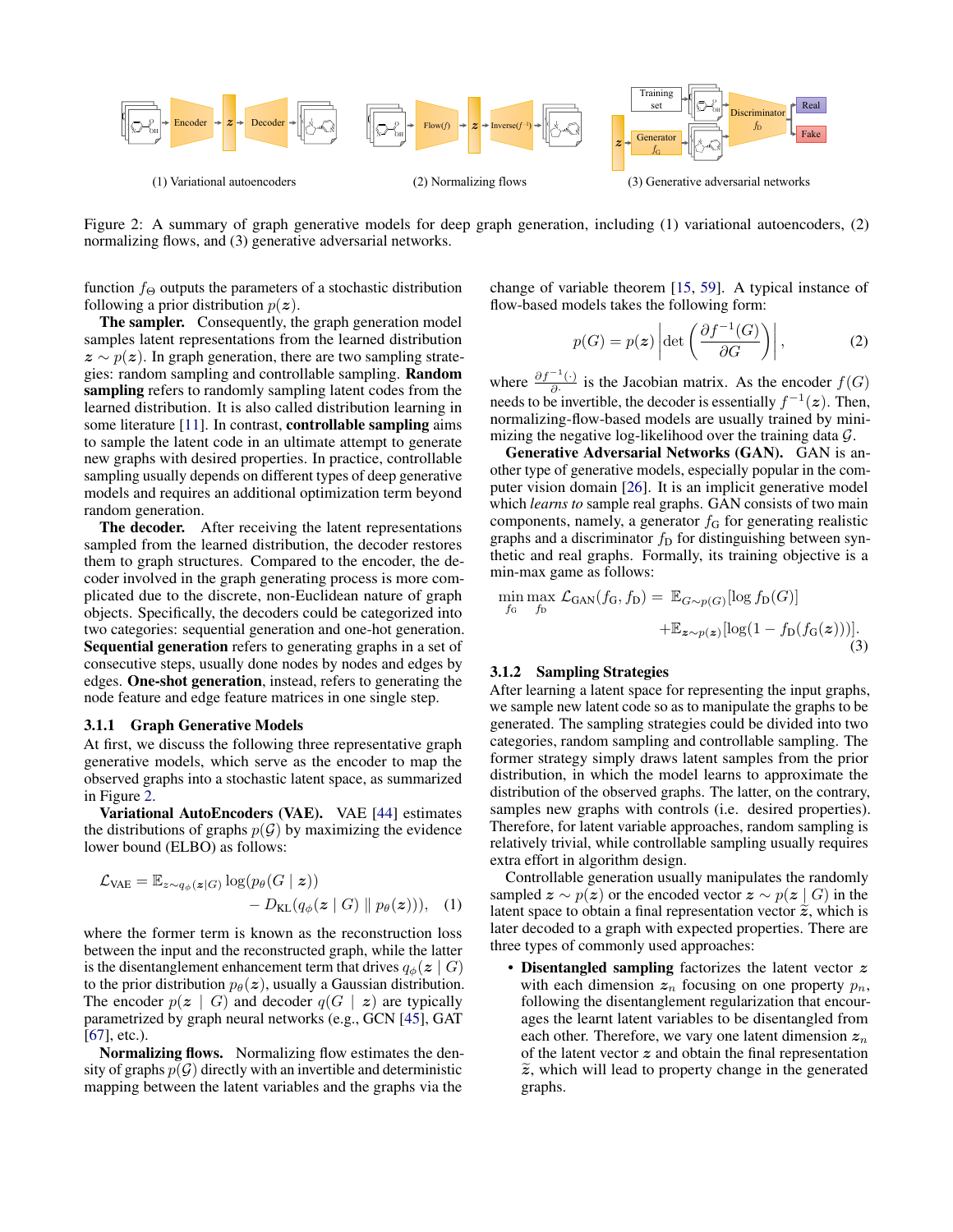- Conditional sampling introduces a conditional code  $c$ that explicitly controls the property of the generated graphs. In this case, the final representation  $\tilde{z}$  is usually the concatenation of  $z$  and  $c$ .
- Traverse-based sampling searches over the latent space by directly optimizing the continuous latent vector  $z$  to obtain  $\tilde{z}$  with specific properties or uses heuristic-based approach (e.g., linear or nonlinear interpolation from z to obtain  $\tilde{z}$ ), to control the property of the generated graphs.

### 3.1.3 Generation Strategies

Finally, the decoder restores the latent code back to graph structures. Due to the discrete, high-dimensional, and unordered nature of graph data, the resulting non-differentiability hinders the backpropagation of the graph decoder, unlike continuous generation in image or audio domains. To address this issue, existing works take two types of generation strategies for graph generation, one-shot generation and sequential generation.

**One-shot generation.** One-shot generation usually generates a new graph represented in an adjacency matrix with optional node and edge features in one single step. It is achieved by feeding the latent representations to neural networks to obtain the adjacency and feature matrices. In practice, various neural networks could be utilized, including Convolutional Neural Networks (CNN), Graph Neural Networks (GNN), Multi-layer Perceptron (MLP) [\[4,](#page-6-7) [21,](#page-6-8) [32\]](#page-7-10), according to different types of feature matrices to be generated. For example, Du et al. [\[16\]](#page-6-9) utilize 1D-CNN to decode the node feature and 2D-CNN for the edge feature, and Flam-Shepherd et al. [\[21\]](#page-6-8) jointly utilize a GNN and a MLP for the decoder. The advantage of one-shot generation is that it generates the whole graph in a single step without sequential dependency on node ordering, while it has to set a predefined maximum number of nodes and may suffer from low scalability as it scales as  $O(N^2)$  with respect to N nodes in the graphs.

Sequential generation. In contrast to one-shot generation, sequential generation generates a graph consecutively in a few steps. As there is no ordering naturally defined for graphs, sequential generation has to follow a certain ordering of nodes for the generation. This is usually done by generating a probabilistic node feature and edge feature matrices while sampling step by step from the matrices following a predefined node ordering (e.g., breadth-first search [\[9,](#page-6-10) [51\]](#page-7-11)). Sequential generation enjoys the benefit of flexibility, especially when the number of nodes to generate is unknown beforehand. Therefore, it could be easily combined with constraint checking in each of the generation steps, when the graph to be generated should obey certain restrictions. However, when generating a large graph with a long sequence, the error will accumulate at each step, possibly resulting in discrepancies in the final generated and observed graphs.

#### 3.1.4 Representative Work

In this subsection, we succinctly discuss a few representative works in each type of generative models with an emphasis on how they handle controllable generation.

Variational autoencoders. VAE is a simple yet flexible framework and could be adopted for controllable sampling by modifying the loss function to enforce latent variables to be correlated with properties of interest [\[17,](#page-6-11) [18,](#page-6-12) [19,](#page-6-13) [30\]](#page-7-12). MDVAE [\[18\]](#page-6-12) designs a monotonic constraint between the latent variables and the properties such that increasing the values of latent variables leads to increasing the values of the properties. PCVAE [\[30\]](#page-7-12) learns an invertible mapping between the latent variables and the properties in which generating graphs with desired properties is as trivial as inverting the mapping function. This approach could also proceed in an unsupervised fashion and has demonstrated controllability over graph properties [\[16,](#page-6-9) [29,](#page-7-13) [31,](#page-7-14) [32\]](#page-7-10).

The other approaches [\[25,](#page-6-14) [27,](#page-7-15) [39\]](#page-7-16) leverage the learned continuous and meaningful latent space with Bayesian optimization, search for latent vectors optimizing specific properties, and then decode the graphs from the latent vectors. Du et al. [\[17\]](#page-6-11) also introduces a new method that aims to control the properties of the generated molecules via a smooth linear interpolation over the latent space.

Additionally, optimization-based methods are also developed to search latent vectors that possess desired or optimal molecular properties. JT-VAE [\[39\]](#page-7-16) performs Bayesian optimization on the latent vector searching for molecular graphs with optimal properties. Kajino [\[42\]](#page-7-17) circumvents the designs for a complex network to generate valid graphs by introducing a graph grammar that encodes the hard chemical constraint for molecular graphs. Yang et al. [\[71\]](#page-8-10) combine a conditional VAEbased model with adversarial training to incorporate semantic contexts in graph generation. Zhang et al. [\[77\]](#page-8-11) work on the generation of directed acyclic graphs with an asynchronous message passing scheme. Samanta et al. [\[64\]](#page-7-18) incorporate the 3D coordinates of molecular graphs into the model and thus is capable of generating both 2D graphs and 3D coordinates of the molecules. Lim et al. [\[49\]](#page-7-19) especially take care of one application scenario where a predefined subgraph is given and the rest of the graph needs to be completed. Li et al. [\[46\]](#page-7-20) introduces a new perspective to view the reconstruction of the VAE-based model in graph generation as a balanced graph cut.

Normalizing flows. Normalizing flow is also a commonly used model in deep graph generation. GraphNVP [\[54\]](#page-7-21) first adapts normalizing flow to graph generation which encodes graph node feature and edge feature matrices in the latent space and then reverses the flow to generate the graphs represented by the node feature and edge features matrices. Nevertheless, it adopts one-shot generation on molecular graph generation while failing to generate fully-valid molecules in the absence of the validity constraint. MoFlow [\[76\]](#page-8-1) also adopts one-shot generation but further designs a valency correction as a postprocessing step that corrects the generated invalid molecular graphs. This line of work demonstrates the advantage of sequential generation in the sense that they are able to generate syntactically valid new graphs, while one-shot generation may require post-processing since it does not impose any constraint on the generated graphs. For controllable sampling, flowbased methods also learn a continuous latent space and adopt optimization-based methods on the latent space to search for latent vectors with expected properties. MoFlow [\[76\]](#page-8-1) adopts the regression optimization to optimize the latent vectors for desired properties. GraphDF [\[52\]](#page-7-22) challenges the commonly used approach that learns a continuous latent space for graph generation and designs a normalizing flow-based approach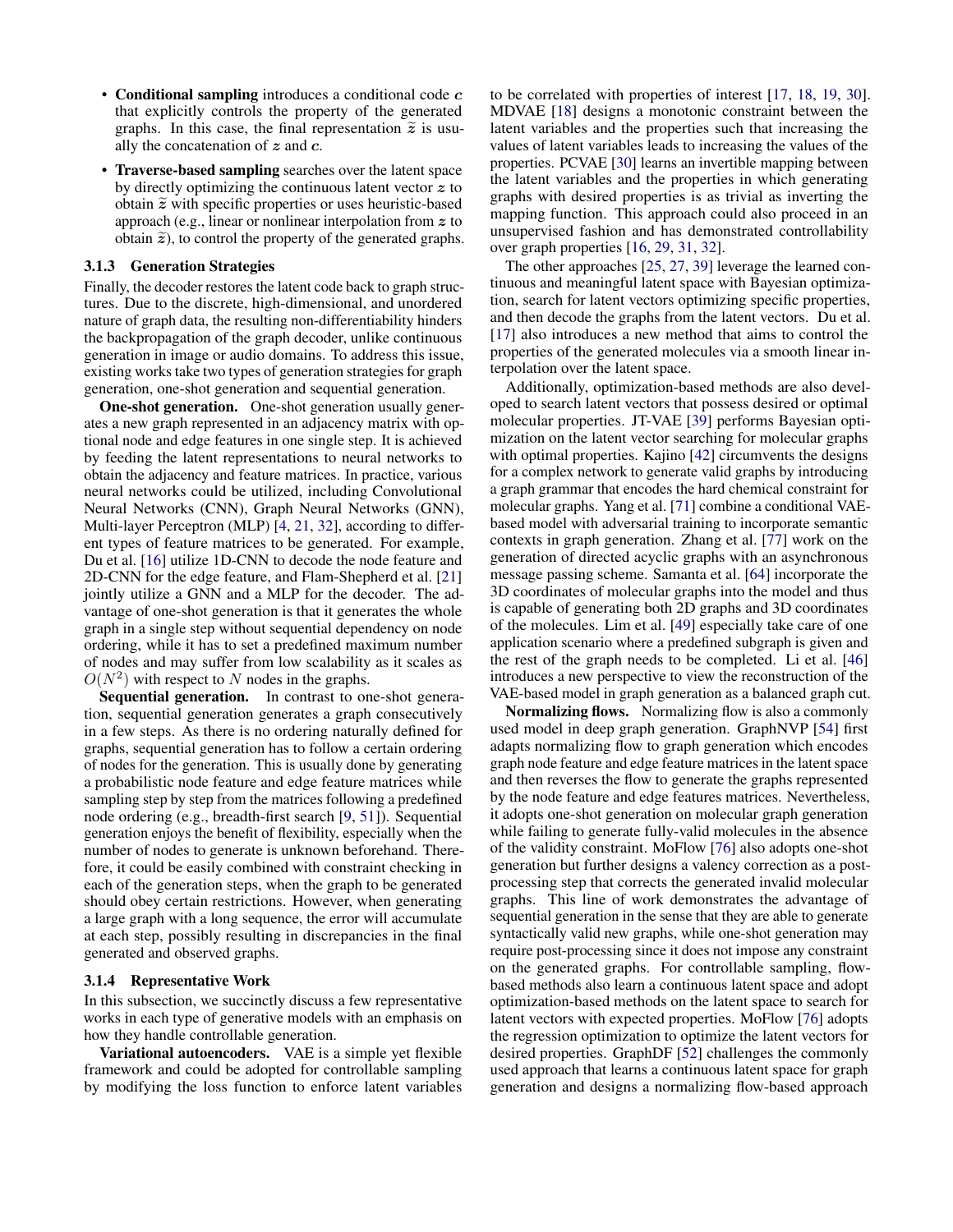

Figure 3: Formulating graph generation as a reinforcement learning framework.

that learns discrete latent variables.

Generative adversarial networks. GAN-based models by design allow easy implementation of controllable sampling, e.g., by introducing a property discriminator for desired properties. MolGAN [\[14\]](#page-6-2) learns to sample the probability matrix for the node feature and edge feature, respectively. It directly generates new graphs by taking the maximum likelihood of the nodes and edges. It also designs a reward discriminator which determines the property score of the generated graphs. However, there remains a paucity of GAN-based graph generative models most likely due to the difficulty of designing generators. Guarino et al. [\[28\]](#page-7-23) design a GAN-based model that learns hierarchical representations of graphs in the discriminator network. Jin et al. [\[41\]](#page-7-24) leverage adversarial training that discriminates the generated graphs and the expected graphs. Pølsterl and Wachinger [\[61\]](#page-7-25), Maziarka et al. [\[56\]](#page-7-26) introduce a cycle-consistency loss in the GAN-based model for graph generation. Fan and Huang [\[20\]](#page-6-15) propose a conditional GAN model for graph generation. Gamage et al. [\[24\]](#page-6-16) propose a GAN-based model that focuses on learning higher-order structures or motifs for the graph generation. Yang et al. [\[72\]](#page-8-12) generate target relation graphs modeling the underlying interrelationships among time series.

#### 3.2 Reinforcement Learning Approaches

Apart from the latent variable model, some generation methods do not map the observation into the latent space. In other words, they perform the generation in the raw space and directly generate node and edge matrices.

Formulation. Reinforcement Learning (RL) approaches formulate the generation as a sequential decision-making process, in which a node is added or an edge is connected to the current subgraph at each step, and the ultimate goal is to generate a complete and valid graph after a sequence of actions. Formally, the state  $s_t$  denotes the current subgraph at time  $t$ ;  $a \in \mathcal{A}$  denotes an action which connects a new subgraph to a node or connects existing nodes within the current subgraph; the transition probability from state  $s$  to  $s'$  is then denoted as  $p_{\Psi}(s, s') = p(s_{t+1} = s' | s_t = s, a_t = a)$  and  $\Psi$  is the policy function that determines the next step action given the current subgraph, typically parameterized by a neural network. We present a typical RL-based graph generation approach in Figure [3.](#page-4-1)

In RL-based approaches, another type of generative model, Auto-Regressive models (AR), which factorize a joint distribution over  $n$  random variables via the chain rule of probability, is a commonly used policy network for reinforcement learningbased approaches. Given a current subgraph, it predicts the next step action. The general formulation of AR models is as follows:

$$
p(G^{\pi}) = \prod_{i=1}^{n} p(G_i^{\pi} \mid G_1^{\pi}, G_2^{\pi}, \cdots, G_{i-1}^{\pi}) = \prod_{i=1}^{n} p(G_i^{\pi} \mid G_{\leq i}^{\pi}),
$$
\n(4)

<span id="page-4-1"></span>where  $G_{\leq i}^{\pi} = \{G_1^{\pi}, G_2^{\pi}, \cdots, G_{i-1}^{\pi}\}\$  is the set of previous random variables. Like sequential generation, applying autoregressive model requires a pre-specified ordering  $\pi$  of the nodes in the graph.

Representative work. The core of RL-based methods is to design rewards to search graphs. Random sampling is not always mentioned as it has to define a reward function that guides the generation process. One particular example is molecular graph generation in which the validity of the generated molecules could be utilized as the reward function for random sampling. In contrast, controllable generation could be naturally fulfilled by reward design, i.e., designing reward function as desired property. Additionally, the reward function does not have to be differentiable and RL-based methods could be trained in an online style with real-time simulators. GCPN [\[74\]](#page-8-3) designs an RL environment with an agent to generate new nodes and edges for new graphs. Rewards are designed for controllable generation, where one part is designed to generate valid graphs and the second part is designed to generate graphs with desired properties. Nevertheless, a common setting in reinforcement learning is to find one optimal policy, while a recent approach, GFlowNet [\[5\]](#page-6-17), argues that expected policy in graph generation (esp. molecular graph generation) should be capable of finding diverse solutions and designs a flow network which turns the probability of generating one molecule proportional to its reward (i.e. desired property).

### 3.3 Other Approaches

While many models involve only one type of deep generative models for graph generation, it is also possible to develop methods with hybrid generative models, enjoying the advantages of various deep generative models. For example, GraphAF [\[65\]](#page-7-27) adopts normalizing flow in an auto-regressive model framework. Additionally, other optimization or searching methods which directly sample from the data space rather than the latent space are also introduced for graph generation [\[1,](#page-6-18) [10,](#page-6-19) [23,](#page-6-20) [43,](#page-7-28) [50,](#page-7-29) [58,](#page-7-30) [60,](#page-7-31) [66\]](#page-8-13). MARS [\[70\]](#page-8-2) employs Markov Chain Monte Carlo sampling (MCMC) that iteratively edits the graphs to optimize the objective (i.e., desired property). DST [\[22\]](#page-6-3) directly optimizes the graph representation (i.e., node feature matrix and edge feature matrix) while optimizing the property of the newly generated graph.

# <span id="page-4-0"></span>4 Applications

In this section, we discuss the real applications of graph generation. Specifically, we focus on three concrete examples, molecule design, protein design, and program synthesis. We illustrate their formulations in graph generation and how graph generation techniques could lead to success in various realworld applications such as drug discovery, automatic programming, etc.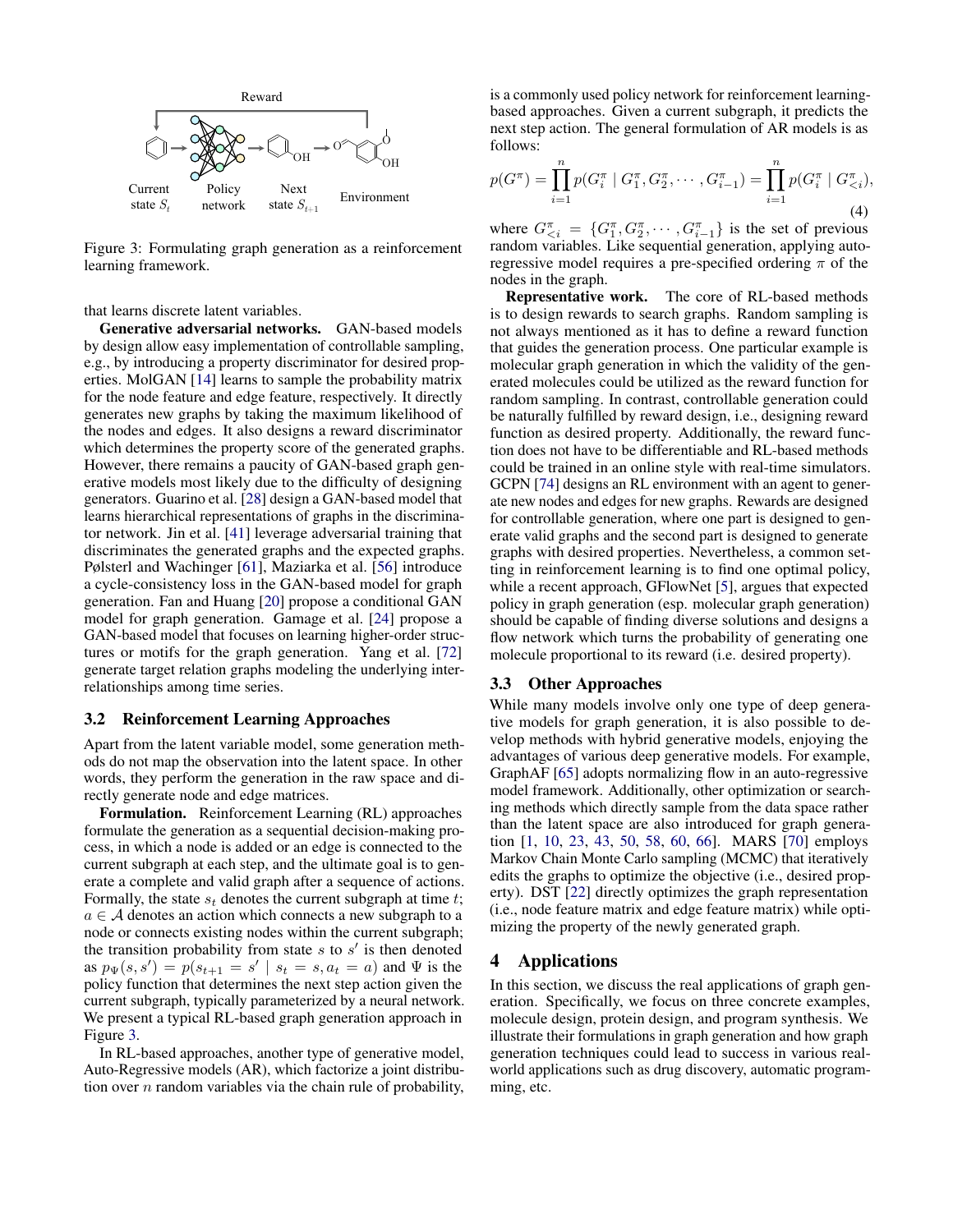### 4.1 Molecule Design

In molecule generation, there are two goals for generative design: (1) the graph generative methods should generate syntactically valid molecules and (2) the generated molecule should possess certain properties. Sequential generation strategy could ensure the validity of the generated molecules by incorporating a valency check in each intermediate generation step. GraphAF [\[65\]](#page-7-27) designs an auto-regressive flow that takes an iterative sampling process and allows for valency check in each step, thus achieving high validity in the generated molecules. However, one-shot generation may suffer from the low validity of the generated molecules. GraphNVP [\[54\]](#page-7-21) and GRF [\[36\]](#page-7-32) first introduce normalizing-flow-based models into molecular graph generation and design invertible mapping layers for node features and edge features, while both suffering from the low validity of the generated molecules due to the lack of valency constraint within one-hot generation. Moflow [\[76\]](#page-8-1) improves over GraphNVP with a post-valency correction step which solves the low-validity issues of the generated molecules. For controllable generation, VAE- and Flow-based methods [\[39,](#page-7-16) [76\]](#page-8-1) usually connect with traversebased sampling that searches over the learned continuous latent space for vectors/molecules with desired properties. For GAN- and VAE-based methods [\[14,](#page-6-2) [18\]](#page-6-12), they are suitable for conditional generation (i.e. conditional sampling), where the latent code could control the properties of the generated molecules. RL-based methods are usually capable of generating molecules with desired properties by designing reward functions themselves [\[74,](#page-8-3) [65\]](#page-7-27).

# 4.2 Protein Design

Protein design is another critical application of graph generation. Protein is naturally a sequence of amino acids and could be represented as graphs by constructing a pairwise contact map based on 3D structure data, because the 3D structures of protein determine its functions. Specifically, the contact map establishes edge connectivity when two nodes (residues) have contacted with each other. In protein generation, early work [\[62\]](#page-7-33) represents the pairwise contact map as grid data and processes it with CNNs. However, representing the protein contact as a grid only considers adjacent residues as neighbors, while graph representations could capture more local contact information [\[29\]](#page-7-13). Representative work [\[37\]](#page-7-34) designs an auto-regressive model for protein sequence design given the 3D structures represented by graphs. Recently, Guo et al. [\[29\]](#page-7-13) design a VAE-based graph generative model that generates new protein contact maps and then decodes the 3D structure. Jin et al. [\[40\]](#page-7-35) introduce an iterative refinement GNN model that designs both the sequences and structures of the Complementarity-Determining Regions (CDRs) of antibodies.

### 4.3 Program Synthesis

Graph generation can also be applied in program synthesis. Program synthesis aims at generating programs from specifications consisting of natural language description and input output samples. Traditional methods formulate program synthesis as a sequence-to-sequence problem and employ language modeling techniques from the NLP community [\[35,](#page-7-36) [12\]](#page-6-21). However, unlike natural language data, programming languages are well

structured by their nature. To model the intrinsic structures underlying programs, researchers propose the notion of program graphs [\[3,](#page-6-22) [34\]](#page-7-37) that incorporate the knowledge from program syntax and semantics. Specifically, the program graph can be constructed from the Abstract Syntax Trees (AST) of programs with additional edges based on program semantics. Regarding graph generation for programs, a natural idea is to synthesize programs by generating ASTs [\[10,](#page-6-19) [73,](#page-8-14) [57,](#page-7-38) [53\]](#page-7-39). To enforce the validity of generated programs, most existing methods take the sequential generation strategy: the model will choose one grammar rule to expand one non-terminal node in the partially-generated graph. To determine the order of generation, most approaches seek to expand the left-most, bottom most non-terminal node [\[10,](#page-6-19) [53,](#page-7-39) [6\]](#page-6-23). Take several representative works as examples; Brockschmidt et al. [\[10\]](#page-6-19) propose to augment the partially-generated ASTs with additional syntactic and semantic connections to incorporate prior knowledge from static program analysis into the generation process. Dai et al. [\[13\]](#page-6-24), Brockschmidt et al. [\[10\]](#page-6-19) go beyond context-free grammars and employ attributed grammars as the generation framework in order to encourage the semantic validity of resulting program graphs.

# <span id="page-5-0"></span>5 Challenges and Opportunities

Despite remarkable progress, there is abundant room for further development of graph generation methods and applications. In this section, we identify the challenges of prior work and outline future directions.

Evaluation pipeline. The evaluation of graph generative models is one of the main bottlenecks that hinder the advances of the field of ever-increasing complexity. Like generation in other domains, graph generation is hard to evaluate due to the absence of ground-truth labels. Therefore, current evaluations mostly depend on prior knowledge (i.e. graph statistics, properties) about the graphs, while the real-world applications typically require expensive evaluations, e.g., wet-lab experiments for molecule design. Furthermore, the selected statistics and properties are typically task-specific, i.e., some statistics are important for one type of graph while may be irrelevant for another type of graph. Further work is required to establish proper evaluation metrics and pipeline for graph generation models.

Graph properties/rules design. Currently, the graph properties or rules utilized for controllable generation are quite simple and limited to a small set. For example, in molecular graph design, the molecular properties utilized are usually simple molecular descriptors, while expensive and real-world drug discovery oracles, e.g., synthesis accessibility, protein-binding affinity score, should be studied in the future.

Diverse graph types. Graph is ubiquitous in the world and many data could be interpreted as graphs, e.g., molecules, traffic networks, social networks, circuit networks, etc. Yet, different types of graphs are usually largely distinct. However, the current study on graph generation mostly focuses on molecular graphs while ignoring the diversity of real graph data, partially due to the low availability of large repositories of graph data in many domains.

Scalability. The scalability of graph generative methods is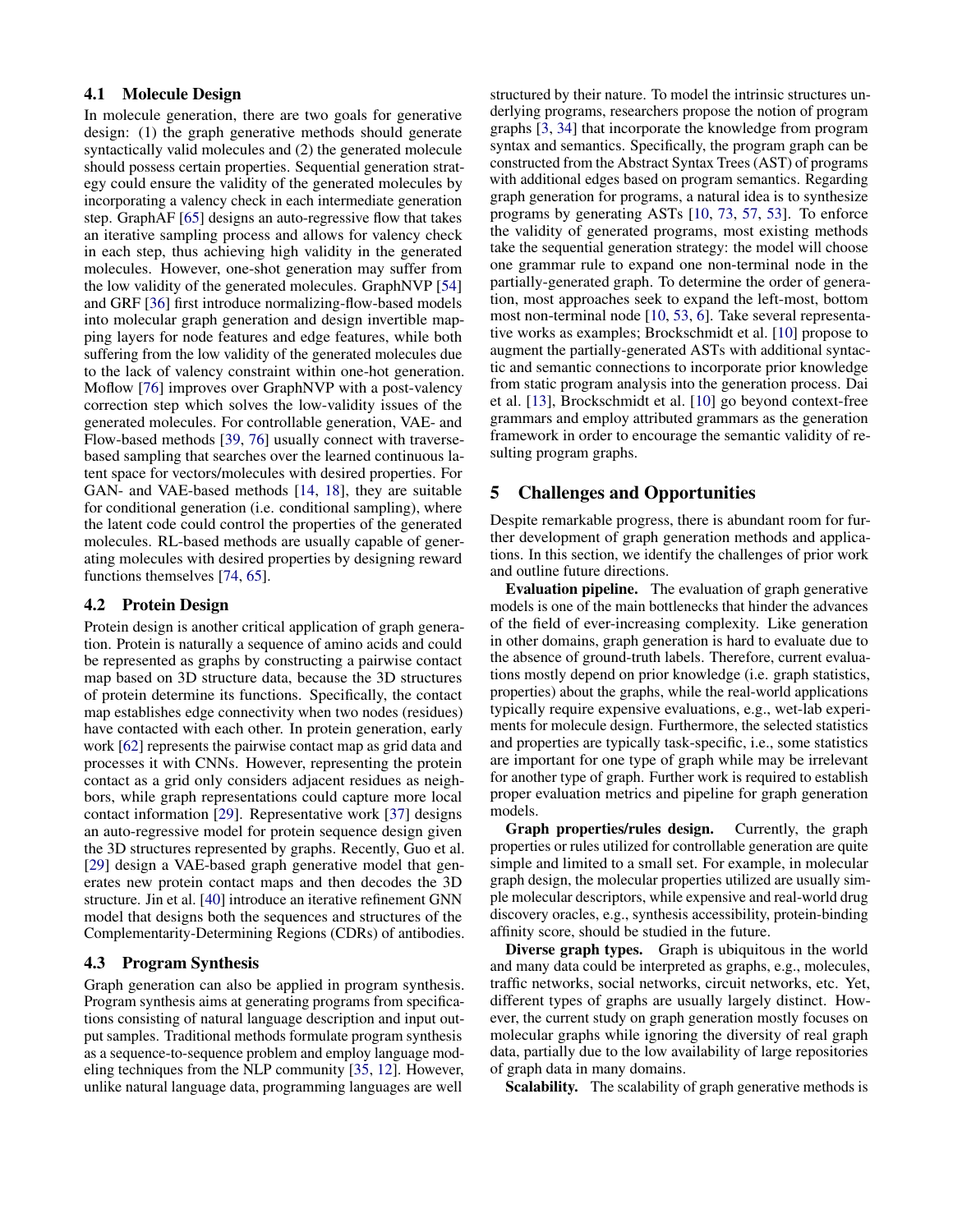usually bounded to the complexity of the encoder and decoder design. Specifically, the current decoder design with a onehot generation strategy usually has poor scalability due to its  $O(N^2)$  complexity with regard to N nodes. In light of the fact that many real-world graph data, e.g., proteins, materials, etc., are large in scale, designing scalable encoders and decoders is critical yet under-explored.

Interpretability. Even though graph generation is capable of generating new graphs, the generation process has low interpretability. To improve the transparency of the generation model, we could consider the following aspects of interpretability: interpreting a series of decision-making process to improve certain property of a graph, interpreting how graph generative models learn the latent space that control the properties of the generated graphs, and interpreting the complex properties of the graph data with respect to the graph structures.

# 6 Concluding Remarks

In this paper, we conduct a comprehensive review of deep graph generation literature. Specifically, we formulate the deep graph generation task and present an algorithm taxonomy that groups state-of-the-art deep generation models into different categories: latent variable approaches, reinforcement learning approaches, and other approaches. Then, for each group of works, we discuss the common graph generation techniques and key characteristics in detail. Thereafter, we focus on three application areas in which deep graph learning could lead to great success. Finally, we point out the current challenges and future research directions of deep graph generation.

# References

- <span id="page-6-18"></span>[1] Sungsoo Ahn, Junsu Kim, Hankook Lee, and Jinwoo Shin. 2020. Guiding Deep Molecular Optimization with Genetic Exploration. In *NeurIPS*.
- <span id="page-6-1"></span>[2] Réka Albert and Albert-László Barabási. 2002. Statistical Mechanics of Complex Networks. *Rev. Mod. Phys.* (2002).
- <span id="page-6-22"></span>[3] Miltiadis Allamanis, Marc Brockschmidt, and Mahmoud Khademi. 2018. Learning to Represent Programs with Graphs. In *ICLR*.
- <span id="page-6-7"></span>[4] Rim Assouel, Mohamed Ahmed, Marwin H Segler, Amir Saffari, and Yoshua Bengio. 2018. DEFactor: Differentiable Edge Factorization-based Probabilistic Graph Generation. *arXiv preprint arXiv:1811.09766* (2018).
- <span id="page-6-17"></span>[5] Yoshua Bengio, Tristan Deleu, Edward J. Hu, Salem Lahlou, Mo Tiwari, and Emmanuel Bengio. 2021. GFlowNet Foundations. *arXiv preprint arXiv:2111.09266* (2021).
- <span id="page-6-23"></span>[6] Pavol Bielik, Veselin Raychev, and Martin T. Vechev. 2016. PHOG: Probabilistic Model for Code. In *ICML*.
- <span id="page-6-4"></span>[7] Aleksandar Bojchevski, Oleksandr Shchur, Daniel Zügner, and Stephan Günnemann. 2018. NetGAN: Generating Graphs via Random Walks. In *ICML*.
- <span id="page-6-0"></span>Katy Börner, Soma Sanyal, and Alessandro Vespignani. 2007. Network Science. *Annu. Rev. Inf. Sci. Technol.* (2007).
- <span id="page-6-10"></span>[9] Xavier Bresson and Thomas Laurent. 2019. A Two-Step Graph Convolutional Decoder for Molecule Generation. *arXiv preprint arXiv:1906.03412* (2019).
- <span id="page-6-19"></span>[10] Marc Brockschmidt, Miltiadis Allamanis, Alexander L. Gaunt, and Oleksandr Polozov. 2018. Generative Code Modeling with Graphs. In *ICLR*.
- <span id="page-6-5"></span>[11] Nathan Brown, Marco Fiscato, Marwin HS Segler, and Alain C. Vaucher. 2019. GuacaMol: Benchmarking Models for de Novo Molecular Design. *J. Chem. Inf. Model.* (2019).
- <span id="page-6-21"></span>[12] Mark Chen, Jerry Tworek, Heewoo Jun, Qiming Yuan, Henrique Ponde de Oliveira Pinto, Jared Kaplan, Harrison Edwards, Yuri Burda, Nicholas Joseph, Greg Brockman, Alex Ray, Raul Puri, Gretchen Krueger, Michael Petrov, Heidy Khlaaf, Girish Sastry, Pamela Mishkin, Brooke Chan, Scott Gray, Nick Ryder, Mikhail Pavlov, Alethea Power, Lukasz Kaiser, Mohammad Bavarian, Clemens Winter, Philippe Tillet, Felipe Petroski Such, Dave Cummings, Matthias Plappert, Fotios Chantzis, Elizabeth Barnes, Ariel Herbert-Voss, William Hebgen Guss, Alex Nichol, Alex Paino, Nikolas Tezak, Jie Tang, Igor Babuschkin, Suchir Balaji, Shantanu Jain, William Saunders, Christopher Hesse, Andrew N. Carr, Jan Leike, Joshua Achiam, Vedant Misra, Evan Morikawa, Alec Radford, Matthew Knight, Miles Brundage, Mira Murati, Katie Mayer, Peter Welinder, Bob Mc-Grew, Dario Amodei, Sam McCandlish, Ilya Sutskever, and Wojciech Zaremba. 2021. Evaluating Large Language Models Trained on Code. *arXiv preprint arXiv:2107.03374* (2021).
- <span id="page-6-24"></span>[13] Hanjun Dai, Yingtao Tian, Bo Dai, Steven Skiena, and Le Song. 2018. Syntax-Directed Variational Autoencoder for Structured Data. In *ICLR*.
- <span id="page-6-2"></span>[14] Nicola De Cao and Thomas Kipf. 2018. MolGAN: An Implicit Generative Model for Small Molecular Graphs. *arXiv preprint arXiv:1805.11973* (2018).
- <span id="page-6-6"></span>[15] Laurent Dinh, Jascha Sohl-Dickstein, and Samy Bengio. 2016. Density Estimation using Real NVP. *arXiv preprint arXiv:1605.08803* (2016).
- <span id="page-6-9"></span>[16] Yuanqi Du, Xiaojie Guo, Hengning Can, Yanfang Ye, and Liang Zhao. 2022. Disentangled Spatiotemporal Graph Generative Model. In *AAAI*.
- <span id="page-6-11"></span>[17] Yuanqi Du, Xiaojie Guo, Amarda Shehu, and Liang Zhao. 2020. Interpretable Molecule Generation via Disentanglement Learning. In *BCB*.
- <span id="page-6-12"></span>[18] Yuanqi Du, Xiaojie Guo, Amarda Shehu, and Liang Zhao. 2022. Interpretable Molecular Graph Generation via Monotonic Constraints. In *SDM*.
- <span id="page-6-13"></span>[19] Yuanqi Du, Yinkai Wang, Fardina Alam, Yuanjie Lu, Xiaojie Guo, Liang Zhao, and Amarda Shehu. 2021. Deep Latent-Variable Models for Controllable Molecule Generation. In *BIBM*.
- <span id="page-6-15"></span>[20] Shuangfei Fan and Bert Huang. 2019. Conditional Labeled Graph Generation with GANs. In *ICLR*.
- <span id="page-6-8"></span>[21] Daniel Flam-Shepherd, Tony Wu, and Alan Aspuru-Guzik. 2020. Graph Deconvolutional Generation. *arXiv preprint arXiv:2002.07087* (2020).
- <span id="page-6-3"></span>[22] Tianfan Fu, Wenhao Gao, Cao Xiao, Jacob Yasonik, Connor W. Coley, and Jimeng Sun. 2022. Differentiable Scaffolding Tree for Molecular Optimization. In *ICLR*.
- <span id="page-6-20"></span>[23] Tianfan Fu, Cao Xiao, and Jimeng Sun. 2020. CORE: Automatic Molecule Optimization Using Copy & Refine Strategy. In *AAAI*.
- <span id="page-6-16"></span>[24] Anuththari Gamage, Eli Chien, Jianhao Peng, and Olgica Milenkovic. 2020. Multi-MotifGAN (MMGAN): Motif-Targeted graph generation and prediction. In *ICASSP*.
- <span id="page-6-14"></span>[25] Rafael Gómez-Bombarelli, Jennifer N. Wei, David Duvenaud, José Miguel Hernández-Lobato, Benjamín Sánchez-Lengeling, Dennis Sheberla, Jorge Aguilera-Iparraguirre, Timothy D.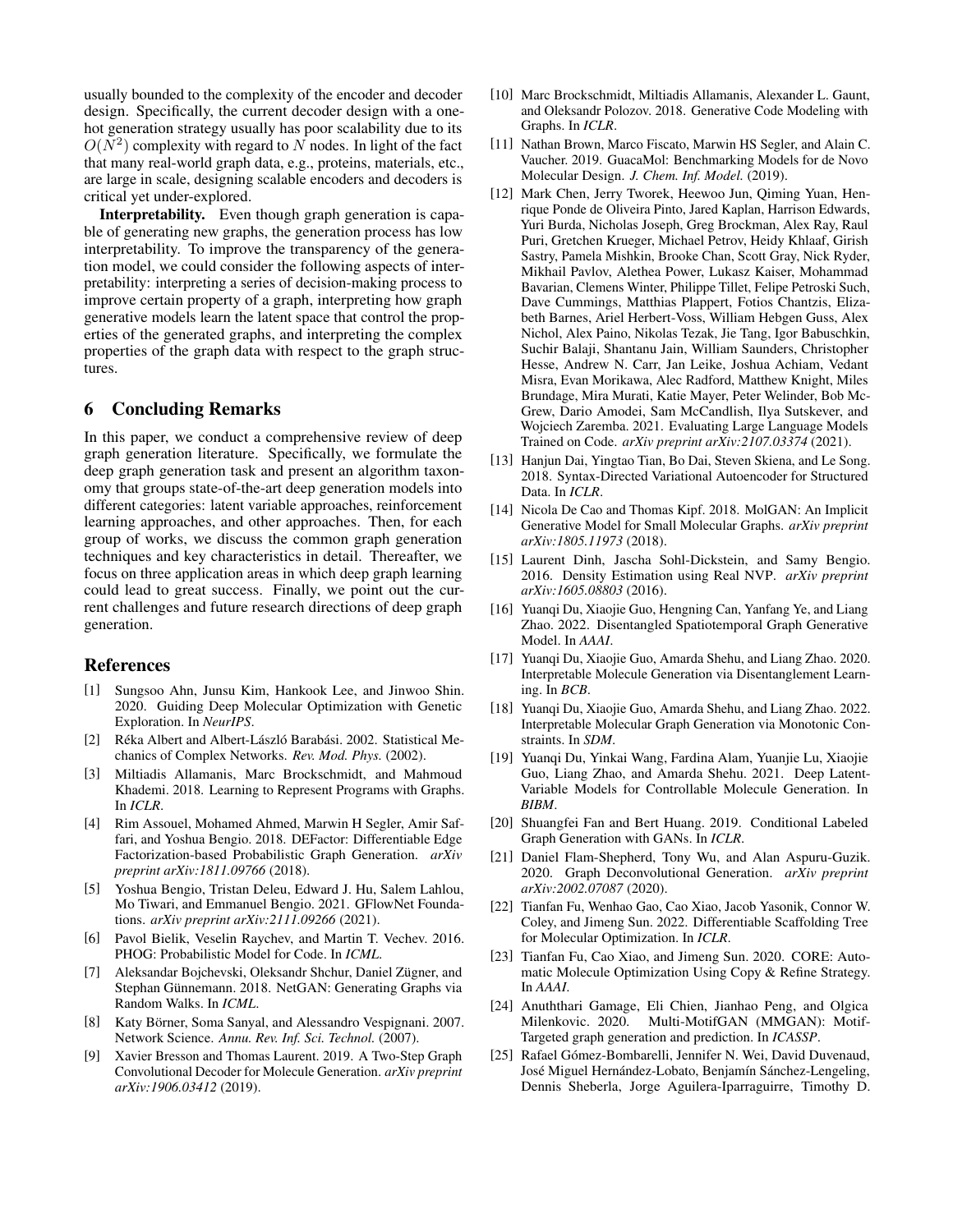Hirzel, Ryan P. Adams, and Alán Aspuru-Guzik. 2018. Automatic Chemical Design Using a Data-Driven Continuous Representation of Molecules. *ACS Cent. Sci.* (2018).

- <span id="page-7-9"></span>[26] Ian Goodfellow, Jean Pouget-Abadie, Mehdi Mirza, Bing Xu, David Warde-Farley, Sherjil Ozair, Aaron Courville, and Yoshua Bengio. 2014. Generative Adversarial Nets. In *NIPS*.
- <span id="page-7-15"></span>[27] Ryan-Rhys Griffiths and José Miguel Hernández-Lobato. 2020. Constrained Bayesian Optimization for Automatic Chemical Design using Variational Autoencoders. *Chem. Sci.* (2020).
- <span id="page-7-23"></span>[28] Michael Guarino, Alexander Shah, and Pablo Rivas. 2017. DiPol-GAN: Generating Molecular Graphs Adversarially with Relational Differentiable Pooling. In *NIPS*.
- <span id="page-7-13"></span>[29] Xiaojie Guo, Yuanqi Du, Sivani Tadepalli, Liang Zhao, and Amarda Shehu. 2021. Generating Tertiary Protein Structures via Interpretable Graph Variational Autoencoders. *Bioinformatics Advances* (2021).
- <span id="page-7-12"></span>[30] Xiaojie Guo, Yuanqi Du, and Liang Zhao. 2020. Property Controllable Variational Autoencoder via Invertible Mutual Dependence. In *ICLR*.
- <span id="page-7-14"></span>[31] Xiaojie Guo, Yuanqi Du, and Liang Zhao. 2021. Disentangled Deep Generative Model for Spatial Networks. In *KDD*.
- <span id="page-7-10"></span>[32] Xiaojie Guo, Liang Zhao, Zhao Qin, Lingfei Wu, Amarda Shehu, and Yanfang Ye. 2020. Interpretable Deep Graph Generation with Node-Edge Co-Disentanglement. In *KDD*.
- <span id="page-7-4"></span>[33] William L. Hamilton, Rex Ying, and Jure Leskovec. 2017. Representation Learning on Graphs: Methods and Applications. *IEEE Data Eng. Bull.* (2017).
- <span id="page-7-37"></span>[34] Vincent J. Hellendoorn, Charles Sutton, Rishabh Singh, Petros Maniatis, and David Bieber. 2020. Global Relational Models of Source Code. In *ICLR*.
- <span id="page-7-36"></span>[35] Abram Hindle, Earl T. Barr, Mark Gabel, Zhendong Su, and Premkumar T. Devanbu. 2016. On the Naturalness of Software. *Commun. ACM* (2016).
- <span id="page-7-32"></span>[36] Shion Honda, Hirotaka Akita, Katsuhiko Ishiguro, Toshiki Nakanishi, and Kenta Oono. 2019. Graph Residual Flow for Molecular Graph Generation. *arXiv preprint arXiv:1909.13521* (2019).
- <span id="page-7-34"></span>[37] John Ingraham, Vikas Garg, Regina Barzilay, and Tommi Jaakkola. 2019. Generative Models for Graph-Based Protein Design. In *NeurIPS*.
- <span id="page-7-1"></span>[38] Jan H. Jensen. 2019. A Graph-based Genetic Algorithm and Generative Model/Monte Carlo Tree Search for the Exploration of Chemical Space. *Chem. Sci.* (2019).
- <span id="page-7-16"></span>[39] Wengong Jin, Regina Barzilay, and Tommi Jaakkola. 2018. Junction Tree Variational Autoencoder for Molecular Graph Generation. In *ICML*.
- <span id="page-7-35"></span>[40] Wengong Jin, Jeremy Wohlwend, Regina Barzilay, and Tommi Jaakkola. 2021. Iterative Refinement Graph Neural Network for Antibody Sequence-Structure Co-design. *arXiv preprint arXiv:2110.04624* (2021).
- <span id="page-7-24"></span>[41] Wengong Jin, Kevin Yang, Regina Barzilay, and Tommi Jaakkola. 2018. Learning Multimodal Graph-to-Graph Translation for Molecule Optimization. In *ICLR*.
- <span id="page-7-17"></span>[42] Hiroshi Kajino. 2019. Molecular Hypergraph Grammar with Its Application to Molecular Optimization. In *ICML*.
- <span id="page-7-28"></span>[43] Mahdi Khodayar, Jianhui Wang, and Zhaoyu Wang. 2019. Deep Generative Graph Distribution Learning for Synthetic Power Grids. *arXiv preprint arXiv:1901.09674* (2019).
- <span id="page-7-6"></span>[44] Diederik P. Kingma and Max Welling. 2014. Auto-Encoding Variational Bayes. In *ICLR*.
- <span id="page-7-7"></span>[45] Thomas N. Kipf and Max Welling. 2016. Semi-Supervised

Classification with Graph Convolutional Networks. In *ICLR*.

- <span id="page-7-20"></span>[46] Jia Li, Jianwei Yu, Jiajin Li, Honglei Zhang, Kangfei Zhao, Yu Rong, Hong Cheng, and Junzhou Huang. 2020. Dirichlet Graph Variational Autoencoder. In *NeurIPS*.
- <span id="page-7-2"></span>[47] Yujia Li, Oriol Vinyals, Chris Dyer, Razvan Pascanu, and Peter Battaglia. 2018. Learning Deep Generative Models of Graphs. *arXiv preprint arXiv:1803.03324* (2018).
- <span id="page-7-3"></span>[48] Renjie Liao, Yujia Li, Yang Song, Shenlong Wang, Will Hamilton, David K. Duvenaud, Raquel Urtasun, and Richard Zemel. 2019. Efficient Graph Generation with Graph Recurrent Attention Networks. In *NeurIPS*.
- <span id="page-7-19"></span>[49] Jaechang Lim, Sang-Yeon Hwang, Seokhyun Moon, Seungsu Kim, and Woo Youn Kim. 2020. Scaffold-Based Molecular Design with a Graph Generative Model. *Chem. Sci.* (2020).
- <span id="page-7-29"></span>[50] Meng Liu, Keqiang Yan, Bora Oztekin, and Shuiwang Ji. 2021. GraphEBM: Molecular Graph Generation with Energy-Based Models. In *EBM@ICLR*.
- <span id="page-7-11"></span>[51] Qi Liu, Miltiadis Allamanis, Marc Brockschmidt, and Alexander Gaunt. 2018. Constrained Graph Variational Autoencoders for Molecule Design. In *NeurIPS*.
- <span id="page-7-22"></span>[52] Youzhi Luo, Keqiang Yan, and Shuiwang Ji. 2021. GraphDF: A discrete flow model for molecular graph generation. In *ICML*.
- <span id="page-7-39"></span>[53] Chris Maddison and Daniel Tarlow. 2014. Structured Generative Models of Natural Source Code. In *ICML*.
- <span id="page-7-21"></span>[54] Kaushalya Madhawa and Katushiko Ishiguro Kosuke Nakago Motoki Abe. 2019. GraphNVP: An Invertible Flowbased Model for Generating Molecular Graphs. *arXiv preprint arXiv:1905.11600* (2019).
- <span id="page-7-5"></span>[55] Víctor Martínez, Fernando Berzal, and Juan-Carlos Cubero. 2016. A Survey of Link Prediction in Complex Networks. *CSUR* (2016).
- <span id="page-7-26"></span>[56] Łukasz Maziarka, Agnieszka Pocha, Jan Kaczmarczyk, Krzysztof Rataj, Tomasz Danel, and Michał Warchoł. 2020. Mol-CycleGAN: A Generative Model for Molecular Optimization. *J. Chem* (2020).
- <span id="page-7-38"></span>[57] Rohan Mukherjee, Yeming Wen, Dipak Chaudhari, Thomas W. Reps, Swarat Chaudhuri, and Chris Jermaine. 2021. Neural Program Generation Modulo Static Analysis. In *NeurIPS*.
- <span id="page-7-30"></span>[58] Chenhao Niu, Yang Song, Jiaming Song, Shengjia Zhao, Aditya Grover, and Stefano Ermon. 2020. Permutation Invariant Graph Generation via Score-Based Generative Modeling. In *AISTATS*.
- <span id="page-7-8"></span>[59] George Papamakarios, Theo Pavlakou, and Iain Murray. 2017. Masked Autoregressive Flow for Density Estimation. In *NIPS*.
- <span id="page-7-31"></span>[60] Marco Podda, Davide Bacciu, and Alessio Micheli. 2020. A Deep Generative Model for Fragment-Based Molecule Generation. In *AISTATS*.
- <span id="page-7-25"></span>[61] Sebastian Pølsterl and Christian Wachinger. 2019. Likelihood-Free Inference and Generation of Molecular Graphs. *arXiv preprint arXiv:1905.10310* (2019).
- <span id="page-7-33"></span>[62] Taseef Rahman, Yuanqi Du, Liang Zhao, and Amarda Shehu. 2021. Generative Adversarial Learning of Protein Tertiary Structures. *Molecules* (2021).
- <span id="page-7-0"></span>[63] Jean-Louis Reymond, Lars Ruddigkeit, Lorenz Blum, and Ruud van Deursen. 2012. The Enumeration of Chemical Space. *WIREs Comput. Mol. Sci.* (2012).
- <span id="page-7-18"></span>[64] Bidisha Samanta, Abir De, Gourhari Jana, Vicenç Gómez, Pratim Kumar Chattaraj, Niloy Ganguly, and Manuel Gomez-Rodriguez. 2020. NeVAE: A Deep Generative Model for Molecular Graphs. *J. Mach. Learn. Res.* (2020).
- <span id="page-7-27"></span>[65] Chence Shi, Minkai Xu, Zhaocheng Zhu, Weinan Zhang, Ming Zhang, and Jian Tang. 2019. GraphAF: a Flow-based Autore-